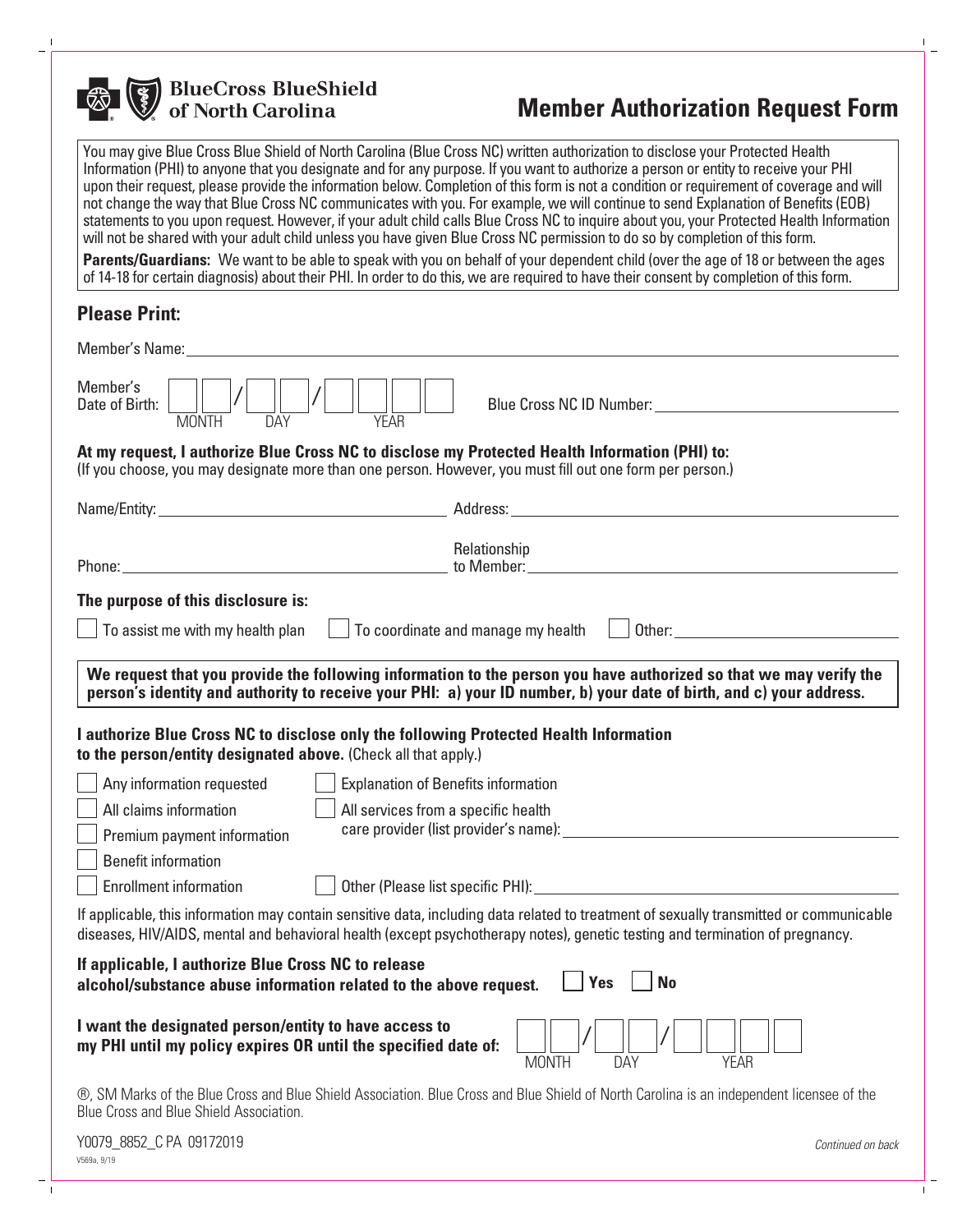I understand that I may revoke this authorization at any time by giving Blue Cross NC written notice mailed to the address provided. However, if I revoke this authorization, I also understand that the revocation will not affect any action Blue Cross NC took while this authorization was valid before Blue Cross NC received my written notice of revocation.

I also understand that I do not have to authorize anyone to receive my PHI as a condition or requirement for coverage by Blue Cross NC.

I also understand that if the persons or entities I have authorized to receive my PHI are not health plans, covered health care providers, or health care clearing houses subject to the Health Insurance Portability and Accountability Act (HIPAA), or other federal health information privacy laws, they may further disclose my PHI and it may no longer be protected by HIPAA or federal health information privacy laws.

However, if this information is protected by the Federal Substance Abuse Confidentiality Regulations, the recipient may not re-disclose such information without my further written authorization unless otherwise provided for by state or federal law.

|                                                                                                                                                                                                                                                                                                                                                                                        |                                                                                                | Date                                                                        |
|----------------------------------------------------------------------------------------------------------------------------------------------------------------------------------------------------------------------------------------------------------------------------------------------------------------------------------------------------------------------------------------|------------------------------------------------------------------------------------------------|-----------------------------------------------------------------------------|
|                                                                                                                                                                                                                                                                                                                                                                                        |                                                                                                |                                                                             |
|                                                                                                                                                                                                                                                                                                                                                                                        | Signature of Member:                                                                           | <b>MONTH</b><br><b>YEAR</b><br><b>DAY</b>                                   |
| <b>OR</b>                                                                                                                                                                                                                                                                                                                                                                              |                                                                                                |                                                                             |
|                                                                                                                                                                                                                                                                                                                                                                                        |                                                                                                | Date                                                                        |
|                                                                                                                                                                                                                                                                                                                                                                                        |                                                                                                |                                                                             |
| Signature of Personal Representative:                                                                                                                                                                                                                                                                                                                                                  |                                                                                                | <b>MONTH</b><br>DAY<br><b>YEAR</b>                                          |
|                                                                                                                                                                                                                                                                                                                                                                                        | If signed by a Personal Representative, please:                                                |                                                                             |
| a)                                                                                                                                                                                                                                                                                                                                                                                     |                                                                                                |                                                                             |
|                                                                                                                                                                                                                                                                                                                                                                                        | <b>AND</b>                                                                                     |                                                                             |
| b)                                                                                                                                                                                                                                                                                                                                                                                     | Describe your authority to act for the member:                                                 |                                                                             |
|                                                                                                                                                                                                                                                                                                                                                                                        | <b>AND</b>                                                                                     | (e.g., durable power of attorney, court order, parent of minor child, etc.) |
| C)                                                                                                                                                                                                                                                                                                                                                                                     | Attach the legal document naming you as the personal representative when you return this form. |                                                                             |
| Note: We will consider the effective date of this authorization to be the date we<br>enter this authorization into our computer system, typically 5 days following receipt.<br>If you would like this authorization to become effective on a date after<br>Blue Cross NC enters the authorization into its system, please provide the date here:<br><b>MONTH</b><br>DAY<br><b>YEAR</b> |                                                                                                |                                                                             |
| <b>RETURN THIS AUTHORIZATION TO:</b><br><b>Attention: Data Operations</b><br><b>Blue Cross and Blue Shield of North Carolina</b><br>PO Box 17509<br><b>Winston-Salem, NC 27116-7509</b>                                                                                                                                                                                                |                                                                                                |                                                                             |
| Blue Cross and Blue Shield of North Carolina is an HMO, PPO and PDP plan with a Medicare contract. Enrollment in Blue                                                                                                                                                                                                                                                                  |                                                                                                |                                                                             |

Cross and Blue Shield of North Carolina depends on contract renewal.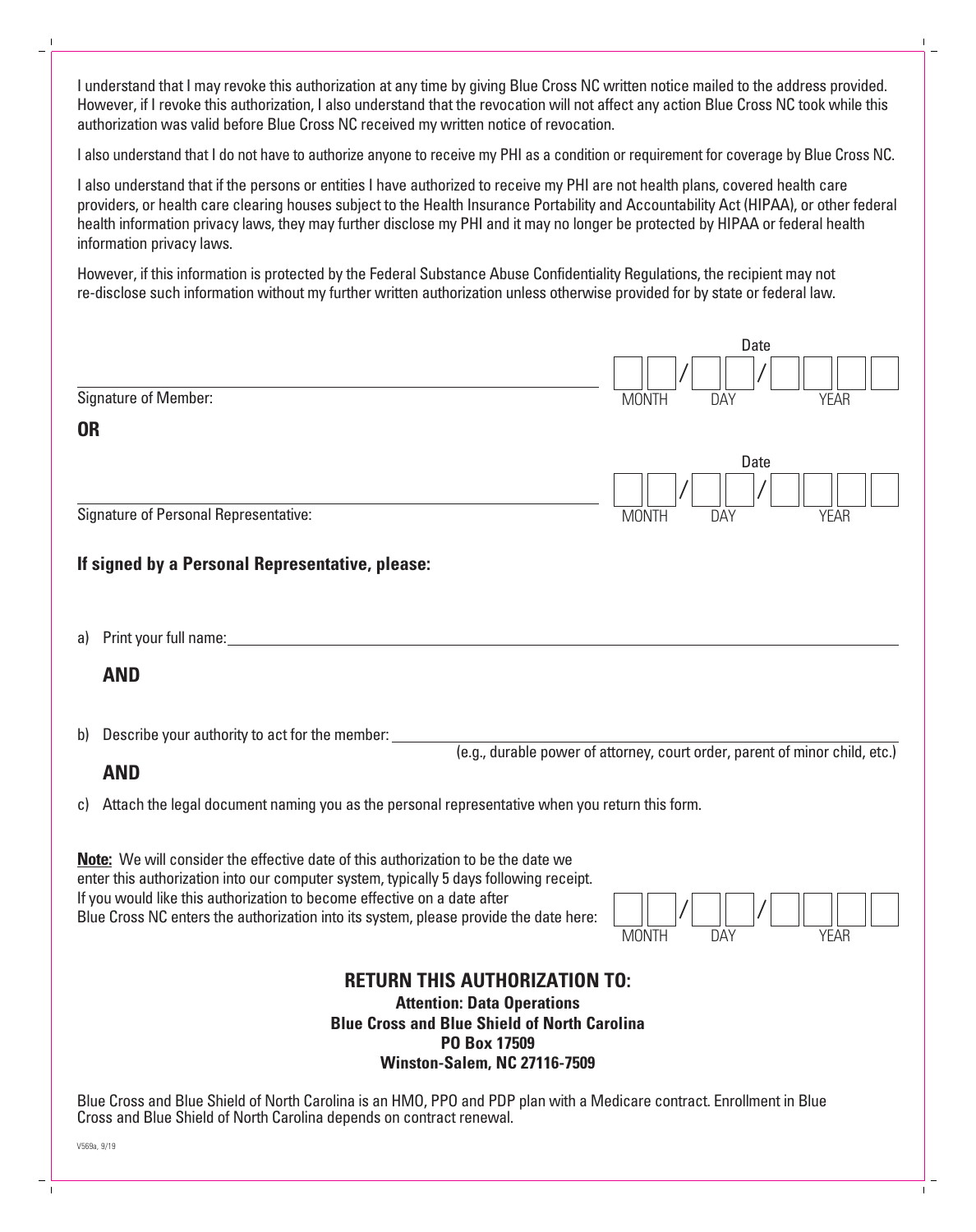

# **Non-Discrimination and Accessibility Notice**

#### **Blue Cross and Blue Shield of North Carolina (Blue Cross NC) provides:**

- Free aids and services to people with disabilities to communicate effectively with us, such as: qualified interpreters and/or written information in other formats (large print, accessible electronic formats, etc.)
- Free language services to people whose primary language is not English, such as: qualified interpreters and/or information written in other languages

If you need these services, call the Customer Service or TTY number on the back of your member ID card.

If you believe that Blue Cross NC has failed to provide these services or discriminated in another way on the basis of race, color, national origin, age, disability or sex, you can file a grievance with:

 Blue Cross NC, P.O. Box 2291, Durham, NC 27702 Attention: Civil Rights Coordinator-Privacy, Ethics & Corporate Policy Office Call: 919-765-1663, 1-888-291-1783 (TTY) Fax: 919-287-5613 E-mail: civilrightscoordinator@bcbsnc.com

You can file a grievance in person or by mail, fax or email. If you need help filing a grievance, the Civil Rights Coordinator-Privacy, Ethics & Corporate Policy Office is available to help you. You can also file a civil rights complaint with the U.S. Department of Health and Human Services, Office for Civil Rights, electronically through the Office for Civil Rights Complaint Portal, available at:

 Online: https://ocrportal.hhs.gov/ocr/smartscreen/main.jsf Mail: U.S. Department of Health & Human Services 200 Independence Avenue, SW Room 509F HHH Building Washington, D.C., 20201 Call: 1-800-368-1019, 1-800-537-7697 (TDD) Complaint forms are available online at: http://www.hhs.gov/civil-rights/filing-a-complaint/index.html

This notice and/or attachments may have important information about your application or coverage through Blue Cross NC. Look for key dates. You may need to take action by certain deadlines to keep your health coverage or help with costs. You have the right to get this information and help in your language at no cost. If you need these services, call the Customer Service or TTY number on the back of your member ID card.

Y0079\_8721\_C PA 07182019 U20687i, 7/19

### **Discrimination is Against the Law**

Blue Cross NC complies with applicable federal civil rights laws and does not discriminate on the basis of race, color, national origin, age, disability or sex.

Blue Cross NC does not exclude people or treat them differently because of race, color, national origin, age, disability or sex.

BLUE CROSS®, BLUE SHIELD®, the Cross and Shield Symbols and service marks are marks of the Blue Cross and Blue Shield Association, an association of independent Blue Cross and Blue Shield Plans. Blue Cross NC is an independent licensee of the Blue Cross and Blue Shield Association.